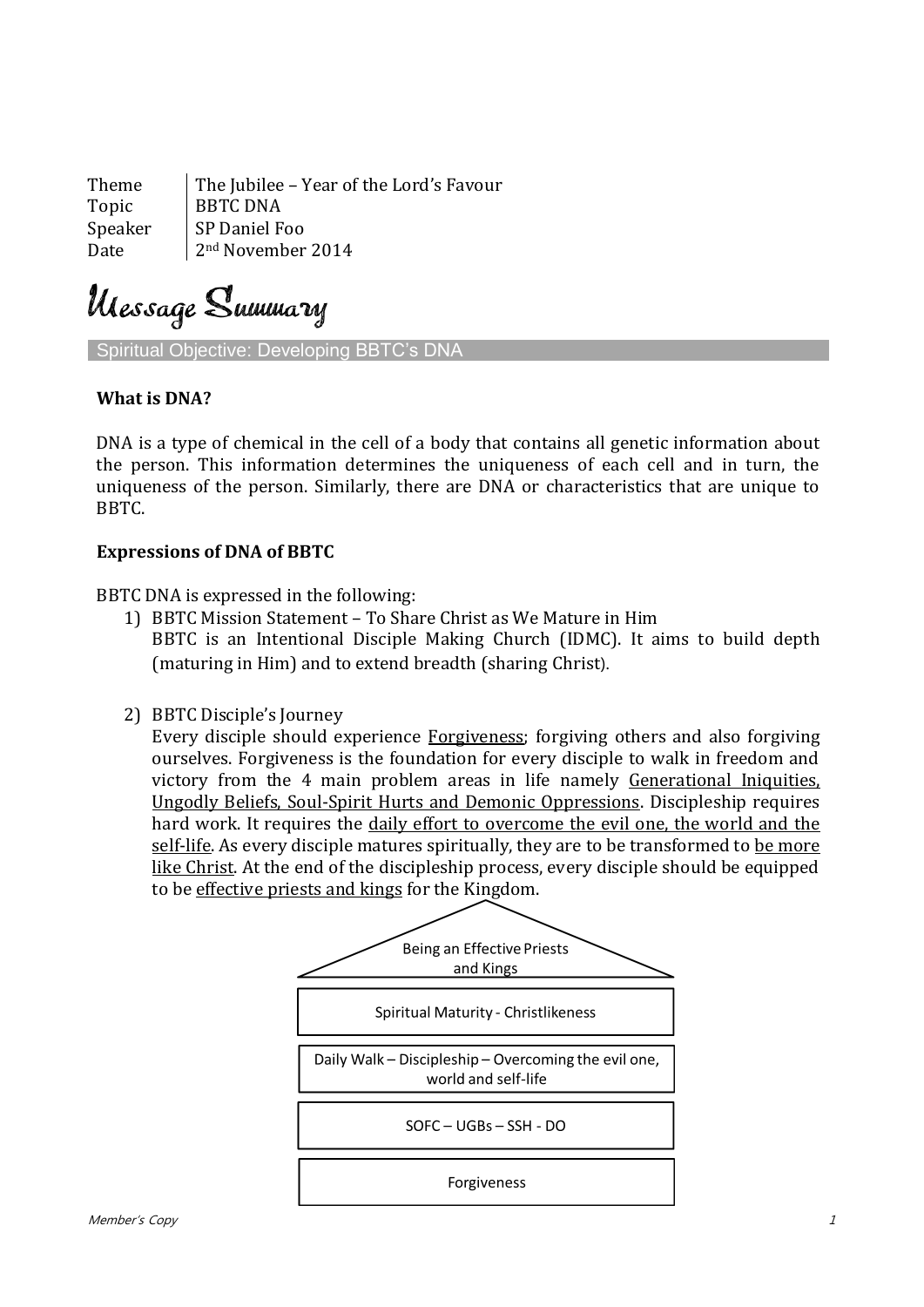## 3) BBTC IDMC Framework

To prepare every BBTCian to be a disciple, there is a need for edification and equipping. This can be done through programme (equipping tracks) and people (being part of a Church in Action Group (CG)). The desired outputs will be that every BBCTian serves in their own capacity and calling, evangelise, disciple another and go for missions.

4) In BBTC, we focus on five key areas (as underlined):



5) Faith@Home

Parents are responsible for the spiritual growth and health of their children. The church acts as a partner in helping parents fulfil this role. BBTC will be rolling out some changes and equipping programmes in the future to help families to build faith in their homes.

6) Body-Life Core Values

BBTC prides itself for having core values based on Biblical principles expressed in "easy to remember and apply" forms. Some examples include love for one another, to be blessings to the community, an emphasis on building strong marriages, no offences, Accountability and Covering (A&C) and many more.

## **Conclusion**

Genesis 11:6 mentions that as people speak the same language, then nothing that they plan to do will be impossible. In the same way, BBTCians speaking the same language or having the same DNA so to speak will be able to achieve greater things and even the impossible for the Kingdom of God.